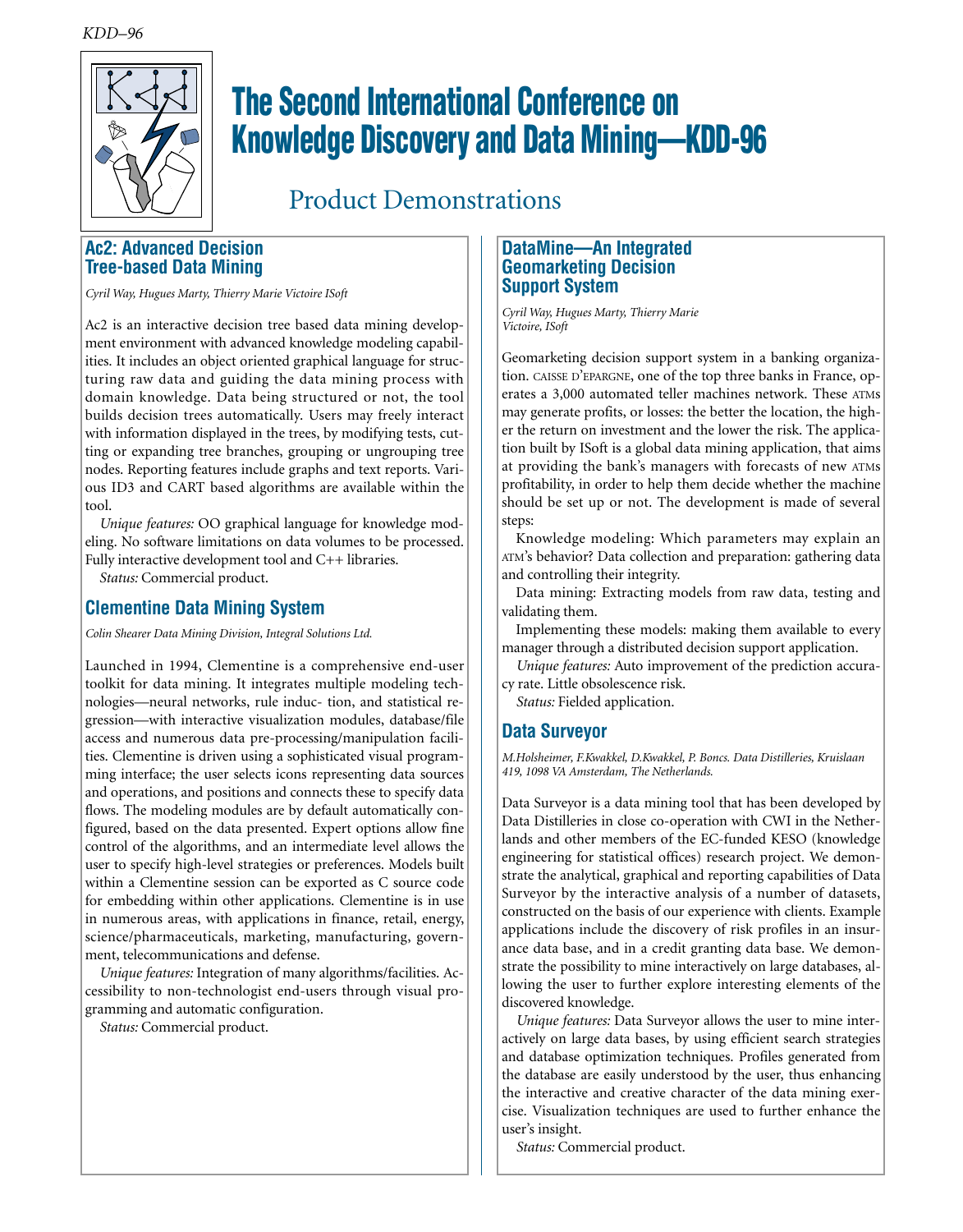## **DBMiner: A System for Mining Knowledge in Large Relational Databases**

*Jiawei Han, Yongjian Fu, Wei Wang, Jenny Chiang, Wan Gong, Krzysztof Koperski, Deyi Li, Yijun Lu, Amynmohamed Rajan, Nebojsa Stefanovic, Betty Xia, Osmar R. Zaiane.School of Computing Science Simon Fraser University, British Columbia, Canada V5A 1S6* 

A data mining system, DBMiner, has been developed for interactive mining of multiple-level knowledge in large relational databases. The system implements a wide spectrum of data mining functions, including generalization, characterization, association, classification, and prediction. By incorporation of several interesting data mining techniques, including attribute-oriented induction, statistical analysis, progressive deepening for mining multiple-level knowledge, and metarule guided mining, the system provides a user-friendly, interactive data mining environment with good performance.

*Unique features:* It implements a wide spectrum of data mining functions including generalization, characterization, association, classification, and prediction. It performs interactive data mining at multiple concept levels on any user-specified set of data in a database using an SQL-like data mining query language, DMQL, or a graphical user interface, and visual presentation of rules, charts, curves, etc. Both UNIX and PC (Windows/NT) versions of the system adopt a client/server architecture.

*Status:* Research prototype.

#### **Decisionhouse**

#### *Quadstone Ltd.*

Decisionhouse is an integrated software suite for scalable data analysis and visualization. It offers integration with the major RDBMS packages, fast segmentation and profiling, geodemographic analysis, pre- and post-processing and interactive 3-dimensional visualization. Although the functionality provided is generic, Decisionhouse is currently principally targeted as a tool for analyzing large customer databases.

*Unique features:* Parallelism, speed, integration.

*Status:* Commercial product.

## **D-SIDE: A Probabilistic Decision Endorsement Environment**

*P.Kontkanen, P.Myllym?ki and H.Tirri: Complex Systems Computation Group Department of Computer Science University of Helsinki, Finland*

D-SIDE (a probabilistic decision endorsement environment) is a generic tool for probabilistic inference and model construction. The computational model is based on finite mixture distributions, which are constructed by clustering data into groups of similar elements. The D-SIDE software is a platform independent prototype with a graphical JAVA user interface, which allows the software to be used across the Internet. D-SIDE offers an elegant solution for both prediction and data mining problems. For prediction purposes, D-SIDE provides a computationally efficient scheme for computing Bayes optimal predictive distributions for any set of attributes. In data mining applications, the user can explore attribute dependencies by visualizing the cluster structure found in data. In empirical tests with various public domain classification datasets, D-SIDE consistently outperforms the results obtained by alternative approaches, such as decision trees and neural networks. A running demo of the D-SIDE software is available for experimentation through our WWW homepage at URL http:// www.cs.Helsinki.FI/research/cosco.

*Unique features:* The system combines the computationally efficient, yet expressive set of finite mixture models with a theoretically solid Bayesian approach for model construction and prediction. The interface is based on the platform independent JAVA language, which allows the software to be used across the Internet.

*Status:* Research prototype.

## **FACT : Finding Associations in Collections of Text**

*Ronen Feldman, Bar-Ilan University, and Haym Hirsh, Rutgers University.*

FACT (finding associations in collections of text) is a system for knowledge discovery from text. It discovers associations— patterns of co-occurrence—among keywords labeling the items in a collection of textual documents. In addition, when background knowledge is available about the keywords labeling the documents FACT is able to use this information in its discovery process FACT takes a query-centered view of knowledge discovery, in which a discovery request is viewed as a query over the implicit set of possible results supported by a collection of documents, and where background knowledge is used to specify constraints on the desired results of this query process. Execution of a knowledge-discovery query is structured so that these background-knowledge constraints can be exploited in the search for possible results. Finally, rather than requiring a user to specify an explicit query expression in the knowledge-discovery query language, FACT presents the user with a simple-to-use graphical interface to the query language, with the language providing a well-defined semantics for the discovery actions performed by a user through the interface.

*Status*: Research prototype.

## **IBM Data Mining Tools**

*Julio Ortega, Kamal Ali, Stefanos Manganaris, George John, IBM Almaden Research Center*

IBM has developed several powerful algorithms and processing techniques that enable application developers to analyze data stored in databases or flat files. These algorithms enable analyses ranging from classification and predictive modeling, to association discovery, and database segmentation. Using predictive modeling, a retailer could forecast changes in customer buying patterns or characterize different types of customers, for example, those that are likely to switch from instore buying to internet or mail-order buying. Through association discovery, a supermarket chain could determine which products are most frequently sold in conjunction with other products. More details about can be found at http://www.almaden.ibm. com/stss/.

*Unique features:* The IBM Data Mining tools provide access to a comprehensive set of data manipulation functions and machine learning algorithms, thus allowing developers and consultants to quickly build customized data mining applications. IBM's Data Mining tools can run on small workstations but is they are highly scalable since the algorithms have parallel implementations optimized to handle large and parallel databases.

*Status:* Commercial product.s.

## **Kepler: Extensibility in Data Mining Systems**

*Stefan Wrobel, Dietrich Wettschereck, Edgar Sommer, Werner Emde GMD, FIT.KI, Schloss Birlinghoven, 53754 Sankt Augustin, Germany*

Given the variety of tasks and goals of data mining applications, there can never be a fixed arsenal of analysis methods suffi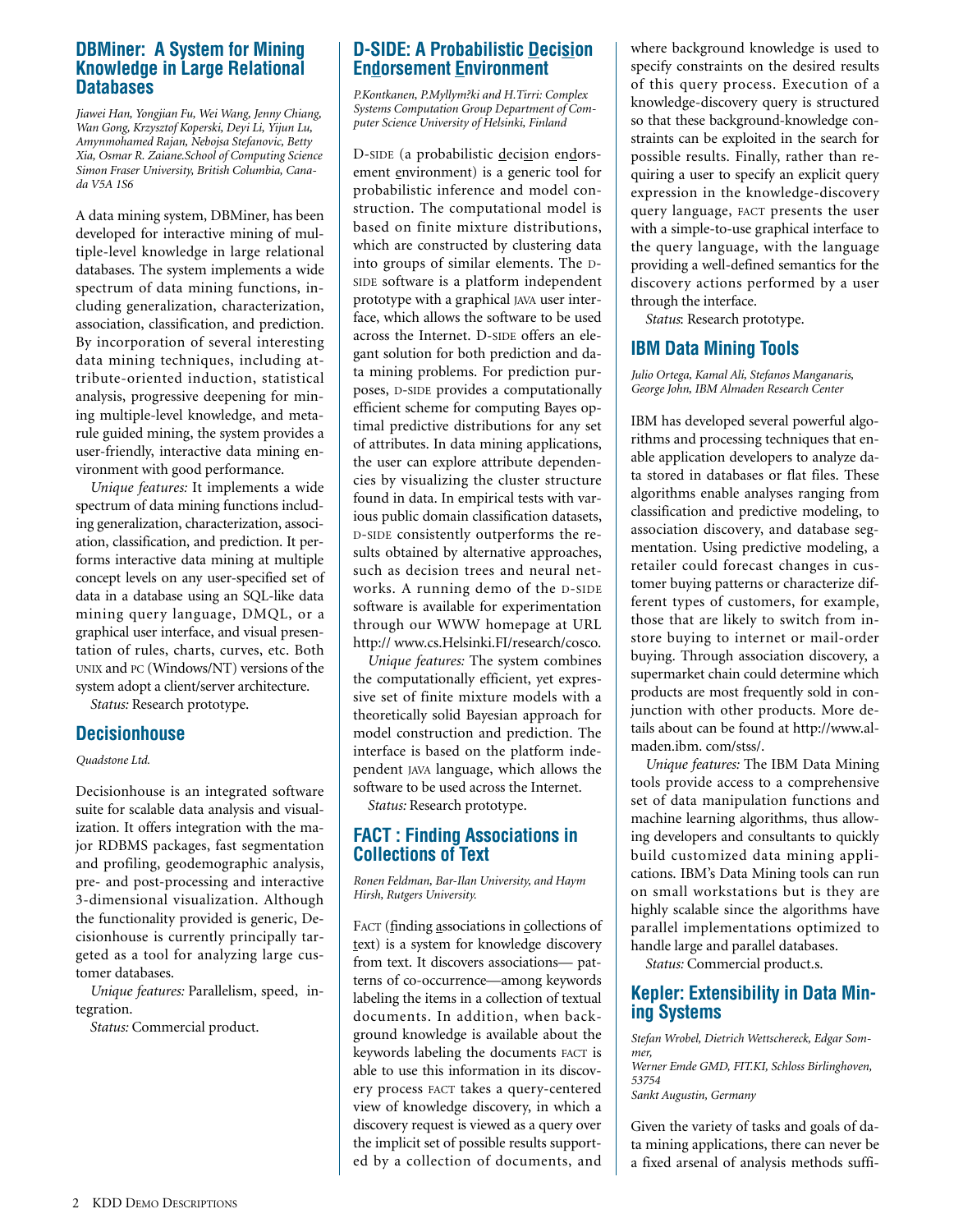cient for all applications. Many applications even require custom methods to be used. Systems with a fixed selection of methods, or maybe just one single method, are thus likely to be outgrown quickly, forcing the analyst to switch to a different system, incurring time-consuming training and data conversion overhead. In our demonstration, we show Kepler, an integrated data mining system extensible through a "plug-in" facility. The plug-in facility allows algorithms for existing or new analysis tasks to be rapidly plugged into the system without redeveloping the system core.

Already available are plug-in algorithms for decision tree induction, backprop neural networks, subgroup discovery, clustering, nearest neighbor learning, and multiple adaptive regression splines. We illustrate the system in the context of our applications on retail data analysis and ecological modeling.

*Unique features:* Kepler is easily extensible with new methods, new analysis tasks, new preprocessing operators through its plug-in facility and already offers a wide variety of tasks and methods.

*Status:* Research prototype.

#### **Knowledge Discovery Environment**

*Aashu Virmani, Amin Abdulghani and Tomasz Imielinski).Department of Computer Science, Rutgers University*

We will demonstrate the process of querying a rulebase, (rule-mining) and then using the same query to generate that set of rules from the database (data-mining). The process of "mining around a rule," where the answer from a query can be resubmitted as a query to explore deeper into the rule, will also be demonstrated. Next, we will show some sample applications like "typicality," "distinguishing characteristics of" and "best classifiers for" which are built on top of rules, proving that rule-generation is not the final step in data-mining. We will then show the "exploratory mining scenario," in which the user can query the rulebase as it is being generated, narrow his preferences about what he wants, and prune the overall rule-space the system must generate. Finally, we shall try to unify all the above concepts in a programming environment, which makes use of a C++ API, and allows KDD-developers and users alike, to embed rule generation in larger applications, and also provides support for defining new attributes and incorporate them in the mining queries. We will

code a few quick applications and run them as part of the demo.

*Unique features:* It allows an ad-hoc query based approach to mining, where the query can be used both for rule selection, and rule generation. It demonstrates some higher level applications that can be developed when we treat rules as first class objects. It provides a C++ API, and a programming environment, which allows users/developers to build complex kddapplications.

*Status:* Research prototype.

## **Management Discovery Tool**

*Ken O'Flaherty, NCR Corporation , Parallel Systems Division*

The NCR Management Discovery Tool (MDT) is a new class of business reporting tool which applies intelligence not present in today's tools to provide actionable information for managers and other users of the data warehouse. MDT combines three advanced technologies to create management reports: business knowledge representation, dynamic user interfaces and database query generation. These reports summarize situations, trends and events occurring in your business. Working from customized business rules defined by your company's knowledge workers, MDT highlights and explains changes and trends for your key business indicators. MDT also monitors selected business indicators for deviations from plan, and can alert you to exceptions as they occur, with automatic analysis of the causes driving the exceptions. Information is generated and presented in the form of InfoFrames. These presentationquality compound documents consist of natural language reports and explanatory graphics that are dynamically generated by MDT.

*Unique features:* MDT is unique in its ability to automatically retrieve relevant information of importance to one's business, and incorporate it dynamically into concise high-quality management reports. This information is in three categories: drill-across—to surrounding segments of interest, drill-down—to selected segments that make up the target segment and causal analysis—indicating probable causes of the business situation.

*Status:* MDT is currently in development, with a planned release in the fourth quarter of 1996. NCR will demonstrate a prototype version.

## **MineSet**

*Steven Reiss and Mario Schkolnick, Data Mining and Visualization Group, Silicon Graphics Computer Systems*

MineSet is a suite of tools that allows the user to access data from data warehouses, transform the data, apply data mining algorithms to the data, and then use visualization to perform visual data mining. It supports direct access to commercial RDBMS databases. MineSet provides the user with ability to transform data through the use of binning, aggregations, and groupings. MineSet supports the generation of both classification (decision tree and naive Bayes) and association rule models directly from the data.

Four visualization tools are provided with MineSet. These visual data mining tools enable analysts to interactively explore data and quickly discover meaningful new patterns, trends, and relationships. The tools support both spatial and non-spatial trend analysis through animation, discovery of clustering and profiling, analysis of hierarchical data using 3D flythrough, and visualization and analysis of data mining results. The Mine-Set Tool Manager serves as the command console for the MineSet user. Using the Tool Manager, one can specify what data to access, how to transform the data, how to mine the data, and how to visualize the results of the data transformation and mining process.

*Unique features:* MineSet is unique in its integration of data mining and visualization. Visualization serves two purposes. It provides the user with the ability to do visual data mining, allowing discovery of trends, patterns, and anomalies contained in vast amounts of data. MineSet also allows for better understanding, analysis, and exploration of classification and association models resulting from the data mining process.

*Status:* Commercial product.

#### **MM — Mining with Maps**

*Raymond Ng Computer Science, University of British Columbia*

This package features three spatial data mining algorithms. The first algorithm computes aggregate proximity relationships. The second algorithm discovers characteristic and discriminating properties of spatial clusters from thematic maps. The third algorithm performs boundary shape matching in spatial data. The package also includes visualization tools. More details of these algorithms